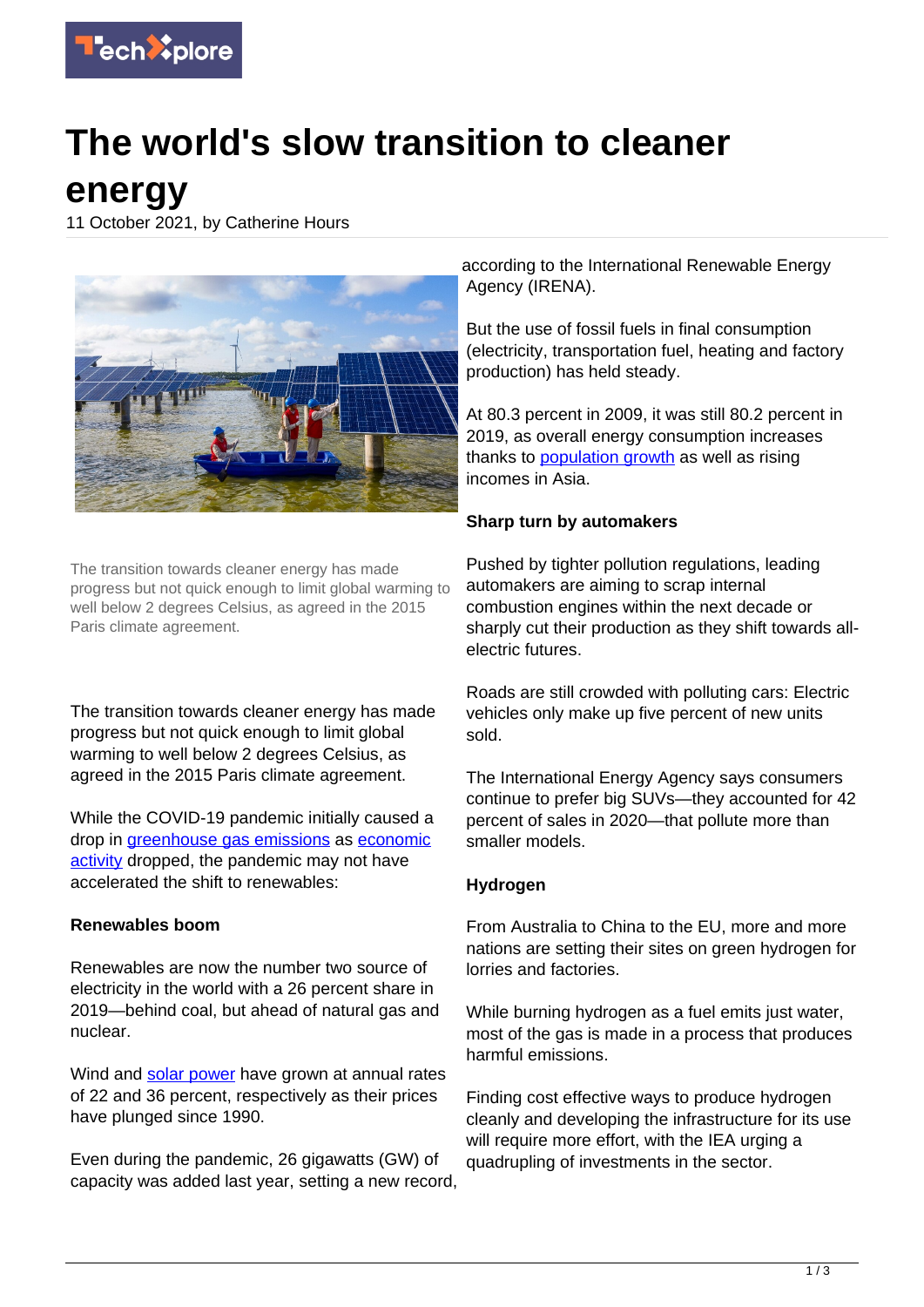



The solar tower of Israel's Ashalim power station, is surrounded by solar panels, in the Negev desert near the kibbutz of the same name, on September 27, 2021. The 240-meter tower is part of a 121-megawatt solar thermal power plant which concentrates the sun's heat from thousands of small mirrors onto a boiler mounted on the tower, the latter producing high-temperature steam used to generate electricity.

### **Carbon pricing**

In mid-2020 some 44 countries and 31 cities accounting for 60 percent of global economic output had carbon pricing (taxes or quotas) schemes in place, according to the I4CE think tank.

Carbon prices aim to make polluters pay for some of the social costs of emissions such as health care costs due to poor air quality and crop damage due to climate change.

Experts say the price needs to be between \$40 and  $\$80$  per tonne of CO $_2$  to push polluters to increase efficiency or shift to [renewable energy sources.](https://techxplore.com/tags/renewable+energy+sources/)

However, the price is under \$10 for 75 percent of covered emissions.

### **Pandemic investment**

The Ren 21 think tank said the coronavirus pandemic provided an opportunity to shift public policy, but countries provided six times as much investment money to fossil fuel than renewable

energy projects in their economic recovery plans.

After dropping by seven percent thanks to the pandemic,  $CO<sub>2</sub>$  emissions are expected to hit new records by 2023 if those investments are not shifted.

#### **Emerging difficulties**

Investment in renewable energy has been sliding for several years in emerging and developing nations except for China, and the coronavirus pandemic has done nothing to change the situation.

These countries hold two-thirds of the world's population and are responsible for 90 percent of the growth in emissions, but they are receiving only 20 percent of investments into clean [energy,](https://techxplore.com/tags/energy/) according to the IEA.

#### **King coal still reigns**

Long ago baptised "king coal" for its outsize role in powering the world economy, the fuel remains in wide use in Asia to meet the growing needs for electricity in the region.

The global economic recovery means that coal demand is likely to surpass its 2019 level and thus also retain its crown of being the leading source of greenhouse gas emissions.

China, which has been a major financer of coal projects in other nations, announced in September it is halting the practice.

© 2021 AFP